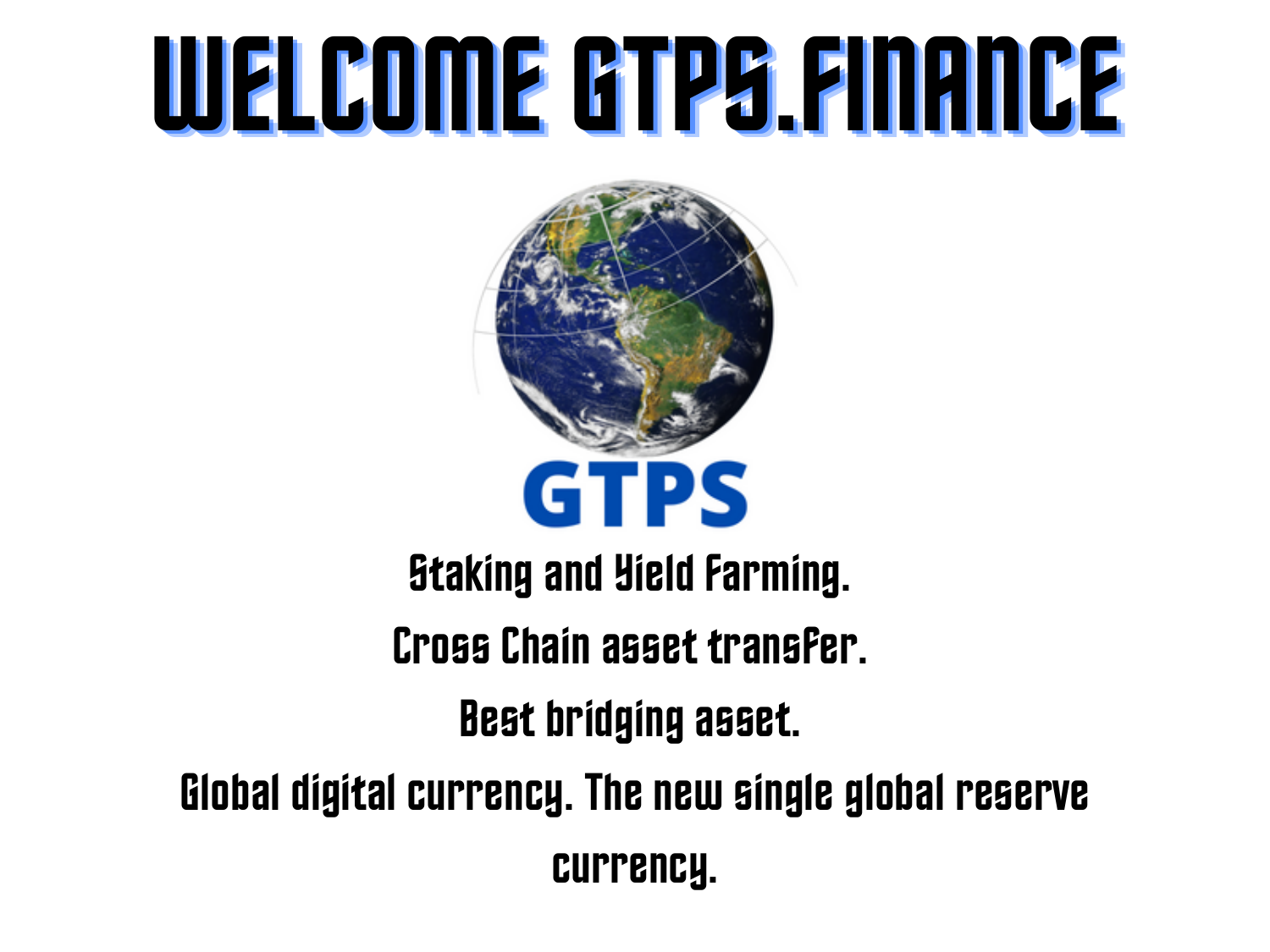

A lack of decentralised financial instruments to increase financial inclusion.

Lack of a bridging platform to link all blockchains as one for smooth and cheaper transfer of assets.

High bridging and transacting Fees.

Lack of a link between the DEFI and the centralised financial systems [Central Bank Digital Currency CBDC]

Presence of a dysfunctional financial system that increase inequalities and poverty.

Lack of global development progess. So many global problems.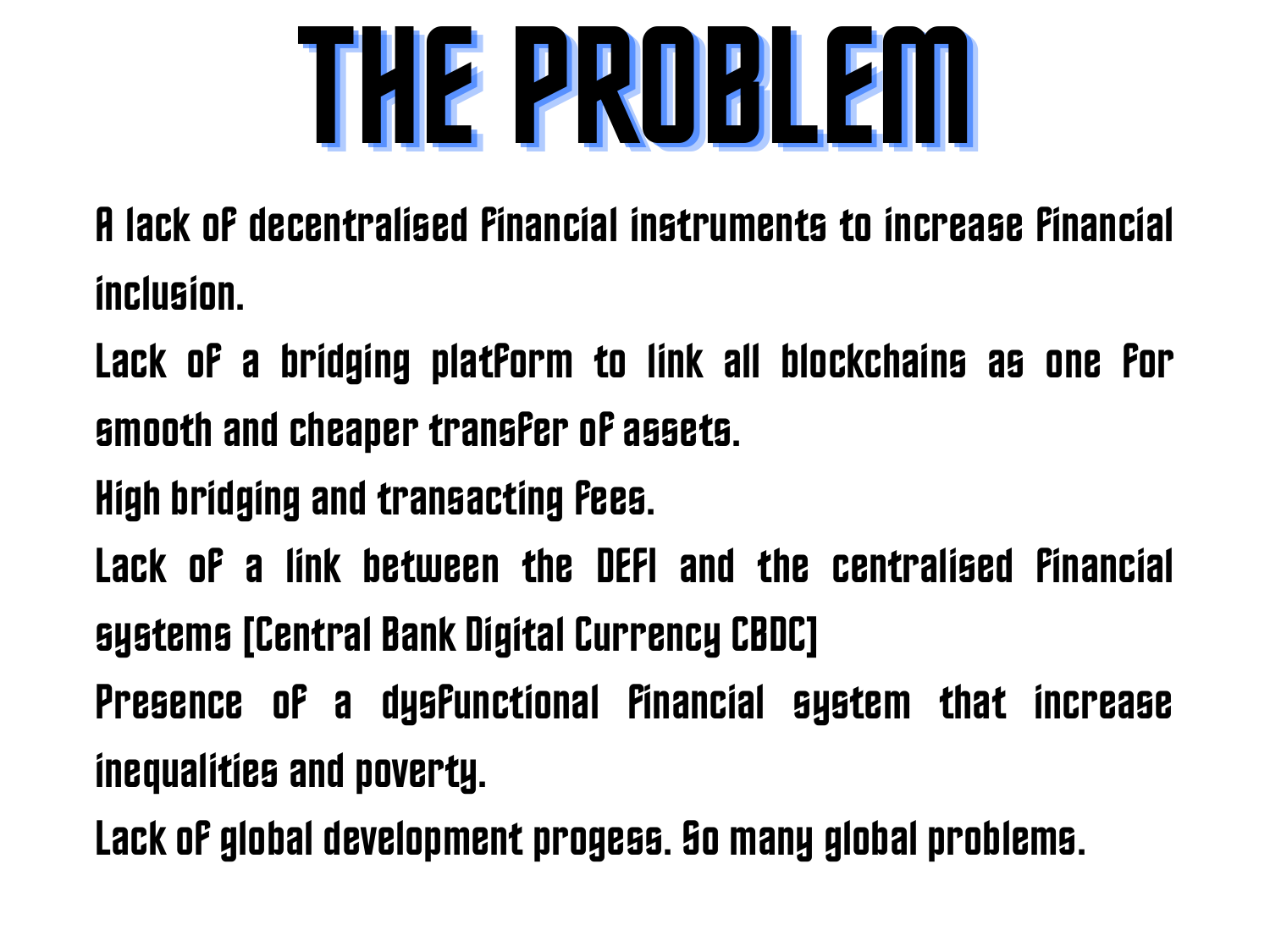# THESOLUTION

A platform to link the centralised and the decentralised systems. The best staking and yield farming protocol to increase Financial inclusion. The best asset transfer token system [GTPS] making transfers faster and costs cheaper. GTPS as the official digital currency of the world. GTPS as the official new single global reserve currency to replace the US\$. The best financial system to increase wealth levels for all humanity to new levels. A comprehensive package tp deal with all things that prohibits wealth accumulation. New laws, new governance systems and new financial systems.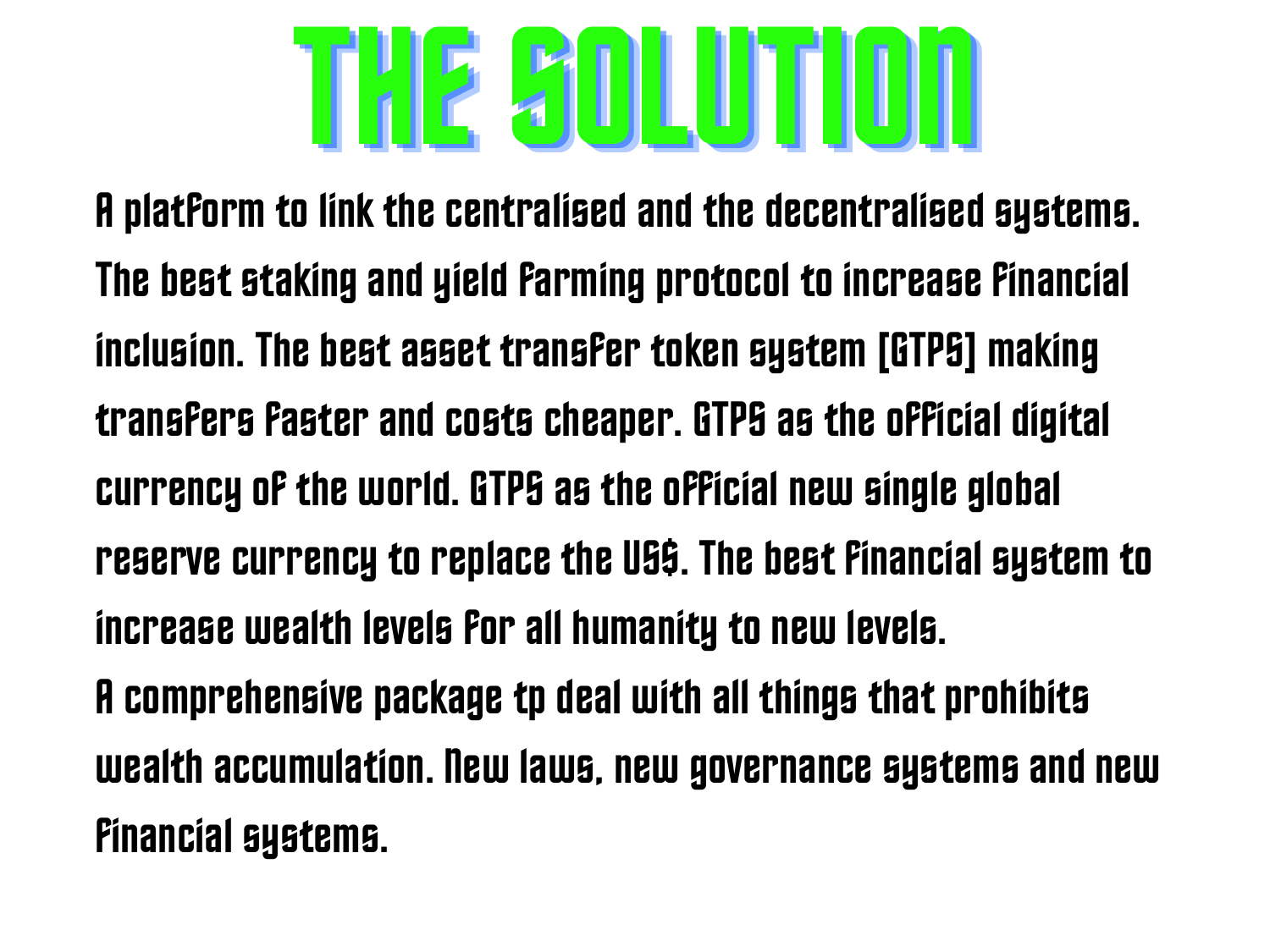

We intend to make GTPS the official digital currency of the world. We intend to make GTPS the new single reserve global currency. We are global. A whooping 7.7billion users! That is something to thinkabout.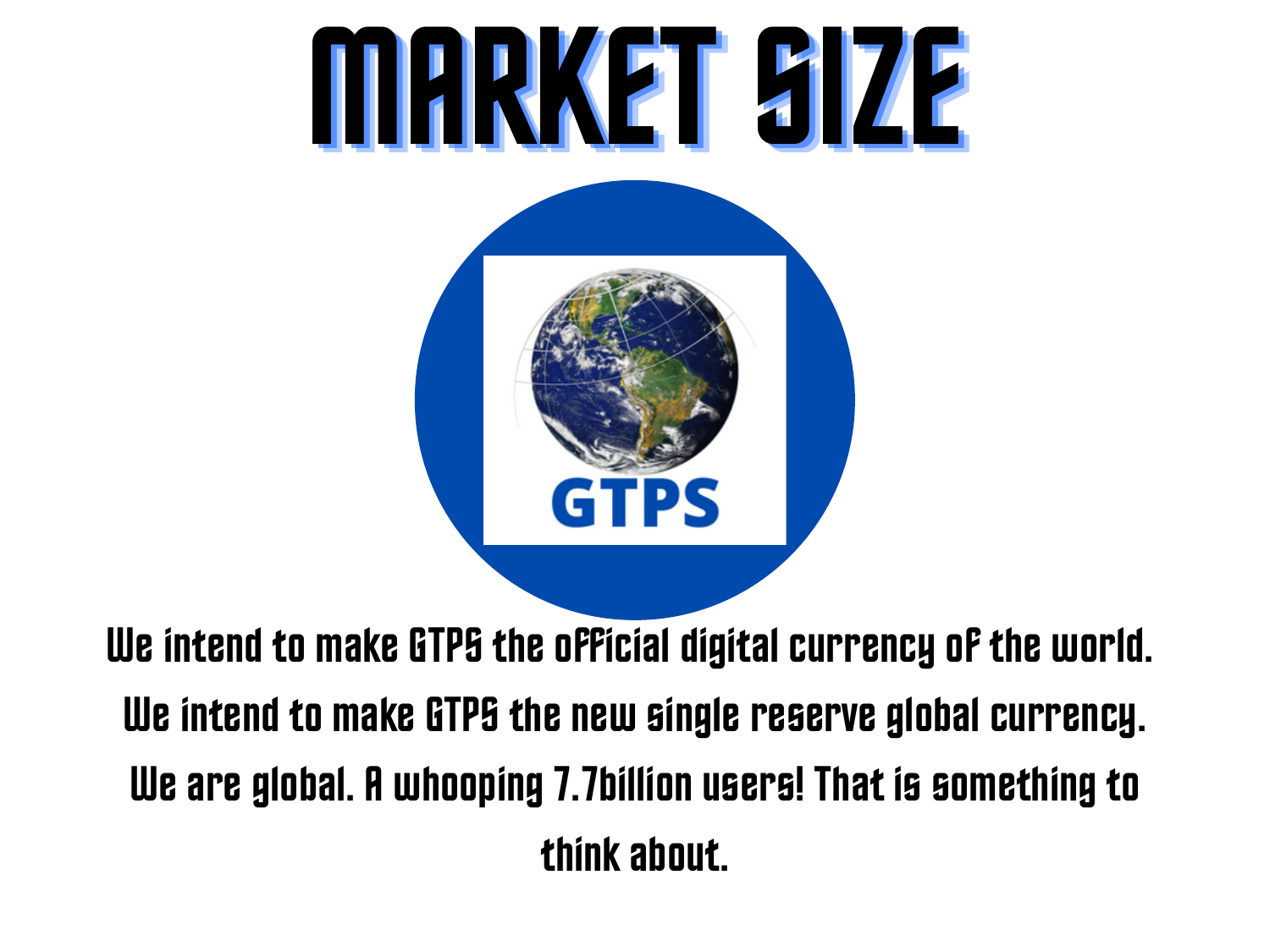

A platform to link and bridge the centralised & the DEFI systems.

- A token to trade on a global scale.
- The best staking and yield farming platform and token.
- The best bridging asset for easy transfer of assets cross chain.
- The official global digital currency.
- An official new global single reserve currency.
- The best loyalty token.

The best yield reward token in GTPS.FINANCE to reward stakers and holders.

Anew system of globalgovernanceand management.

A new Financial systems that lifts wealth levels for all.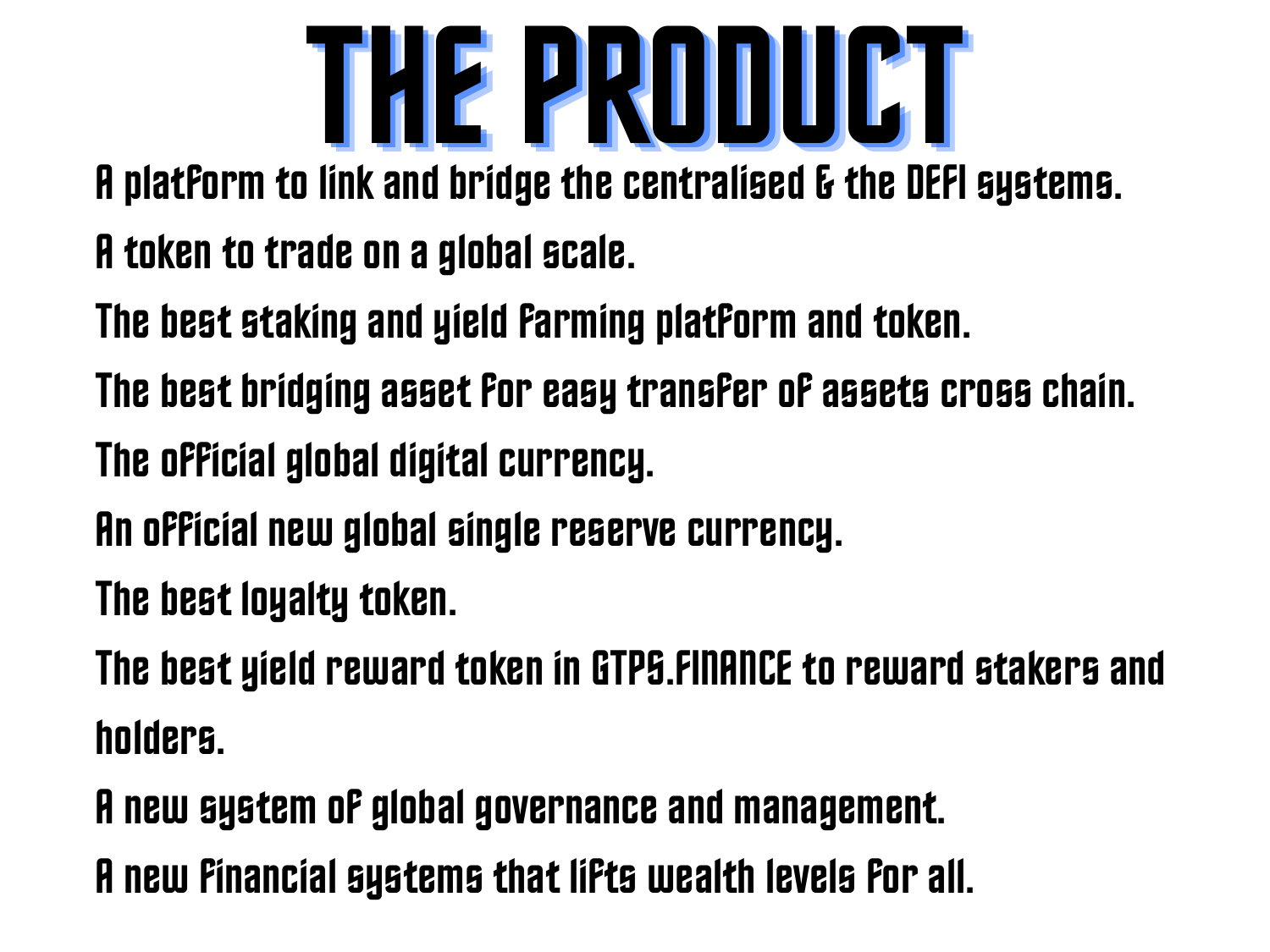### UKINESS MUUR

Take between 10-20% harvesting Fees From staking and yield Farming at harvest. Encourage staking and yield Farming to add value to our token. Reward stakers with our yield token GTPS.FINANCE. Lend and borrow deposited funds to maximise yield returns. Use automation and strategist to maximise returns. Bridge assets as a batch and collecting fees between 3-5% OF volume transacted. Utilise batch process and economies of scale to reduce costs and maximise profits. Rely on mass adoption by making GTPS an official global digital currency and the new single global reserve digital currency. All current projects can pay fees to be included and be part of a one global financial system run by us.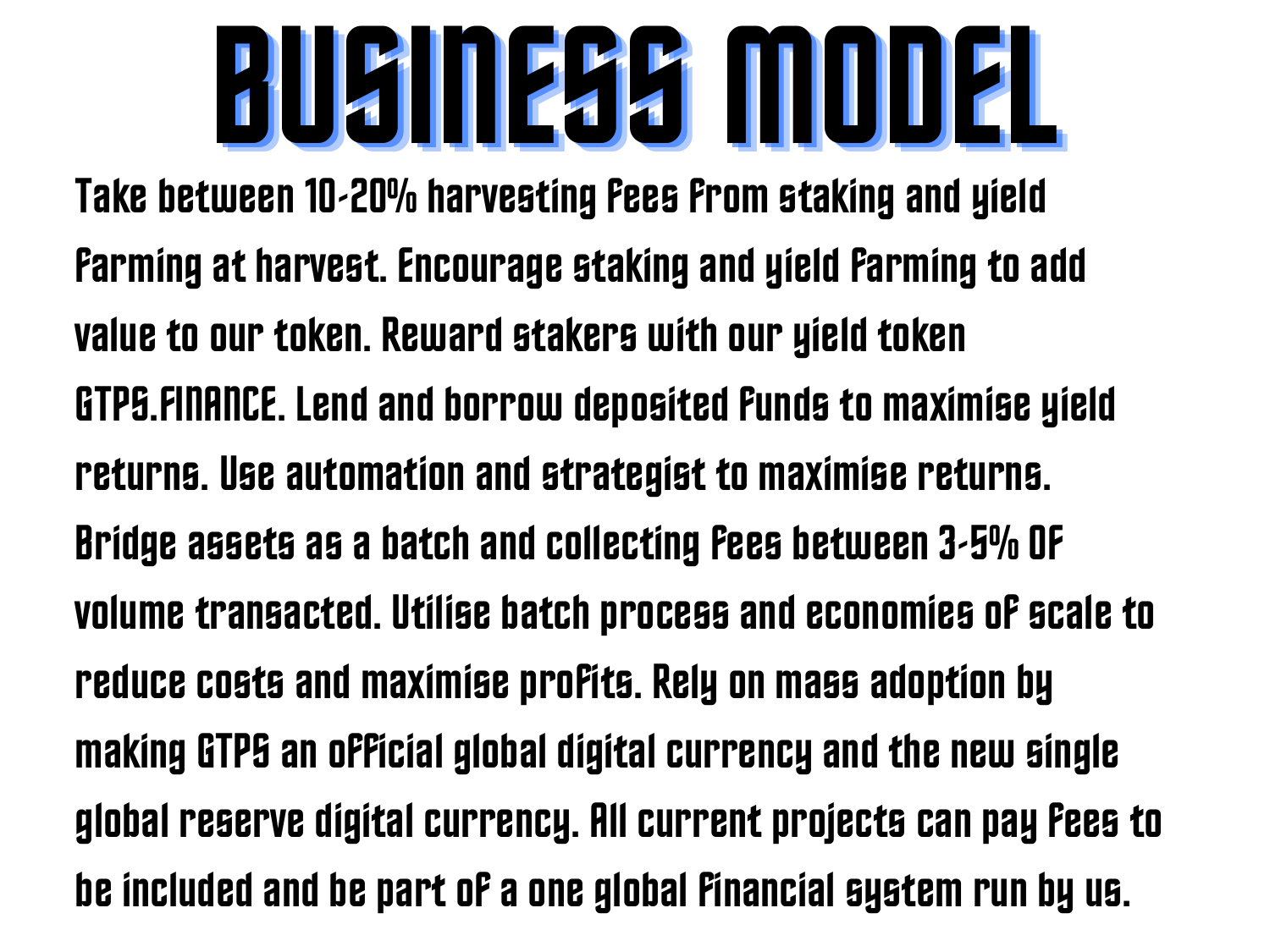

- Effective marketing campaigns to increase market adoption. GTPS does not adopt the current dysfunctional system but introduces a new Financial system to address all the problems.
- All current projects are a component of our global project. We are to link and bridge all as one so huge partnership opportunities with almost everyone. Effective links and huge growth & development opportunities.

We are a global phenomenon meaning everyone included; a whooping 7.7 billion users.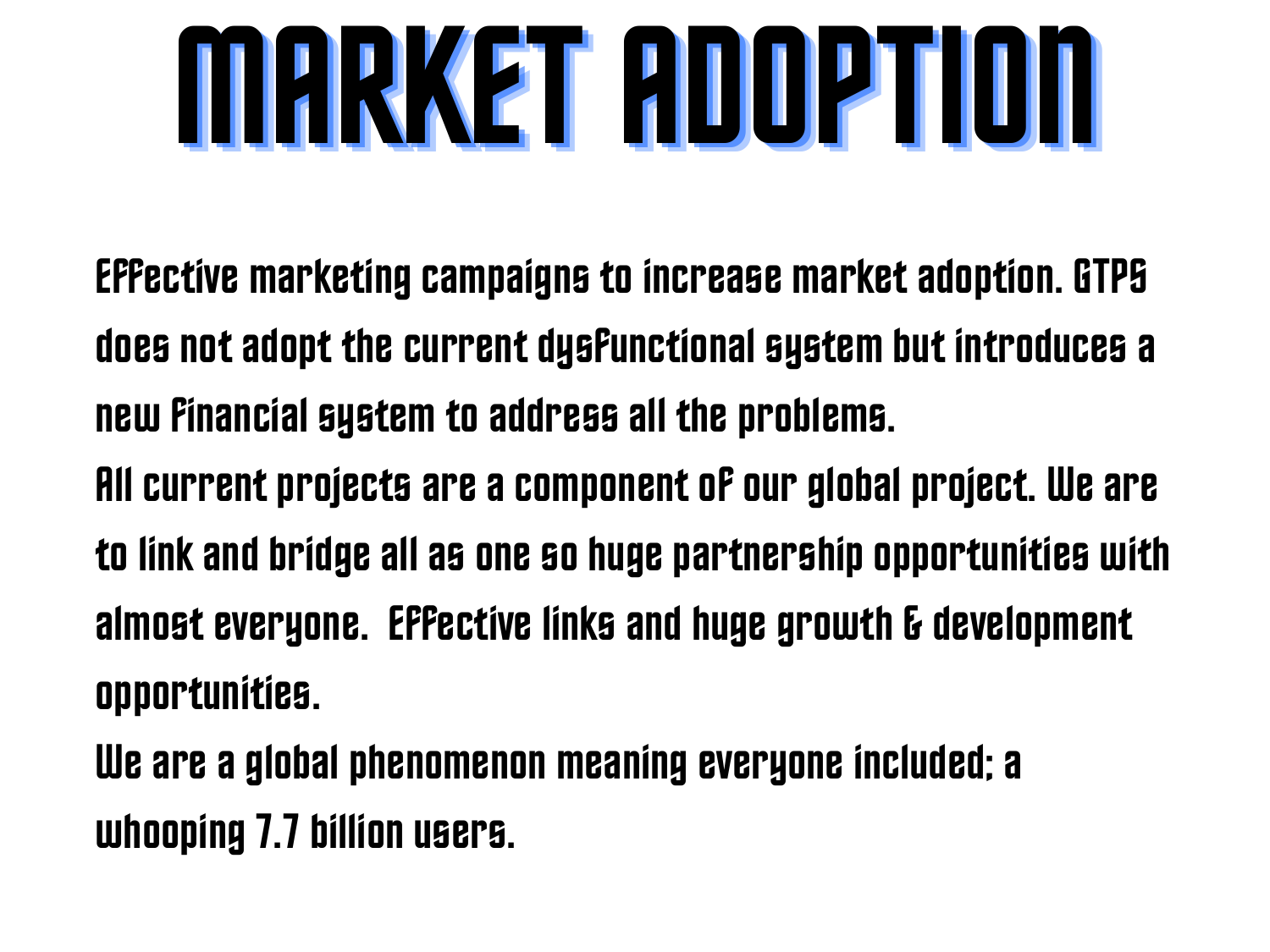## COMPETITION

Everyone from the DEFI to the central systems can be a competitor BUT all are components, parts & partners of our project. All make what we are trying to achieve; bridging and linking all to reduce transfer costs and increase speeds. We intend to introduce Fullscale inter blockchain transfers and communications on a global scale. We intend to link all blockchains and players and introduce GTPS as the official digitial currency of the world. We intend to provide a platform that will make it easy for all to transact and network. We are to link all as one; so all parts of our system. Parts which we will join together like a jigsaw puzzle.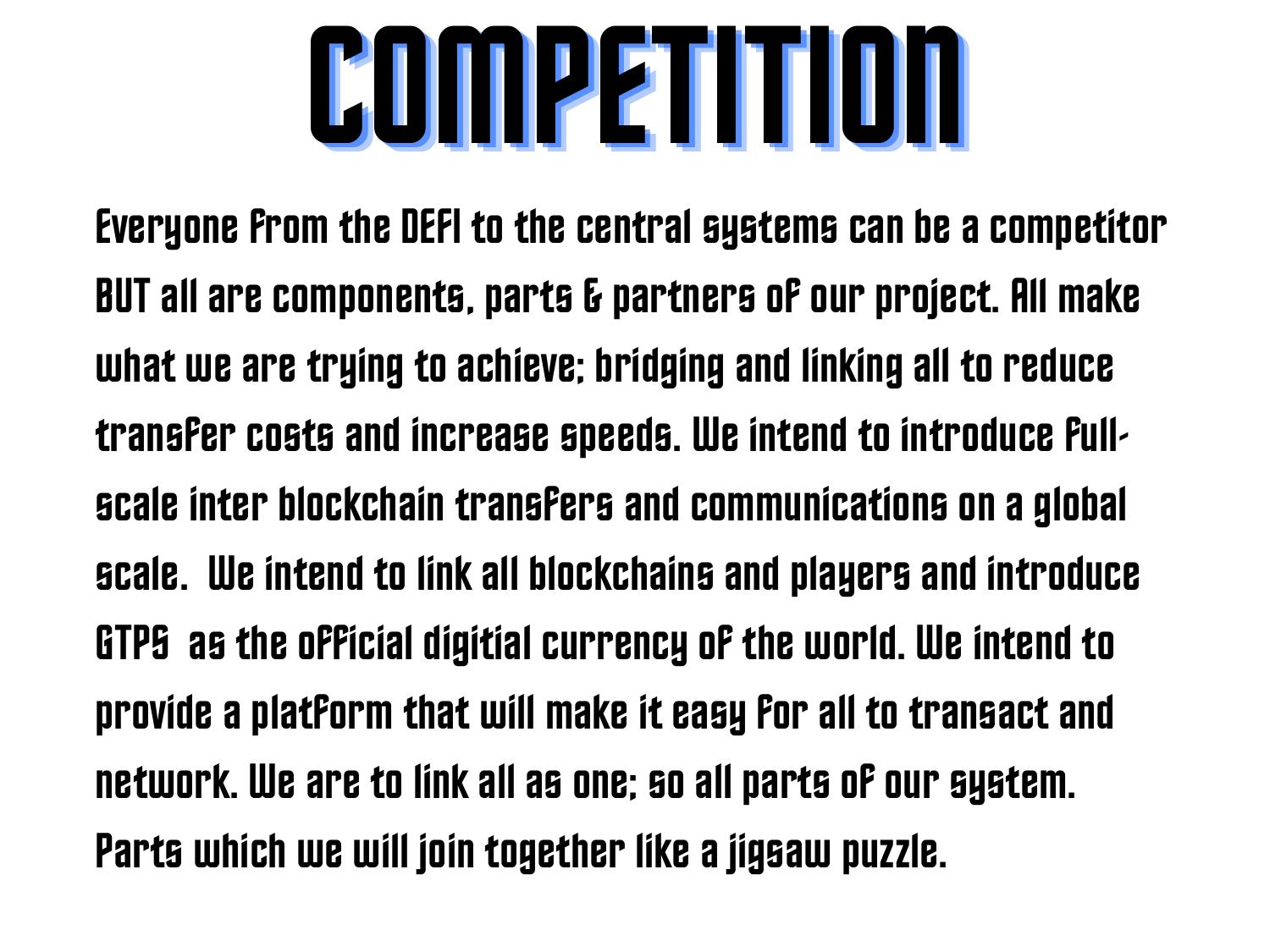## **PUTHPRTRTIVE HUVANTHUE**

We are pioneers of a new system. We are global and have a market of 7.7 billion users. We can use economies of scale and batch processing to reduce fees and costs.

Mass adoption can make us reduce fees and not worry about short term profits rather with long term returns. We have a holistic approach to global problems in dealing with Finance, law, economic and social factors. We have no competitors as we are to bridge and link the centralised CBDC and the DEFI systems, Everyone is our partner. All current projects can pay joining fees to be part of our system. Ease of use and best transfer reduced fees and speeds.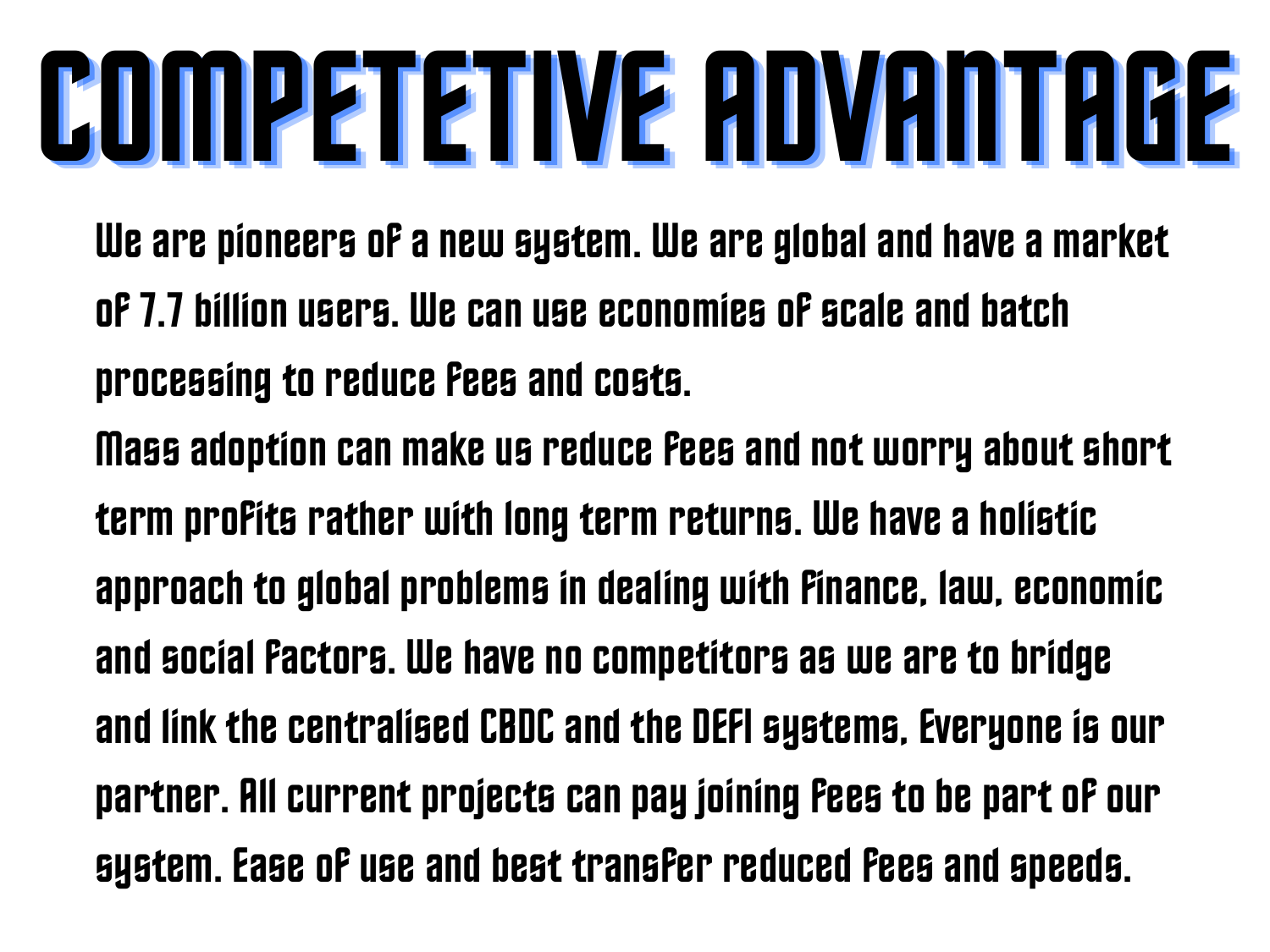#### **KARINHANGER** BE PART OF SOMETHING NEW A PIONEER

Our system brings wealth to all to levels never imagined before. It increases Financial inclusion. It gives rare opportunities to anyone to accumulate wealth as long as they stake our GTPS and get involved in yield Farm. It levels wealth opportunities. Making high street financial instruments be available to anyone who has GTPS. It is a holistic approach and leads humanity out of the defensive stages of development. It stops the killings of women and children due to wars over fossils fuels. It bans wars, fossils Fuels and invests heavily in alternative Fuels.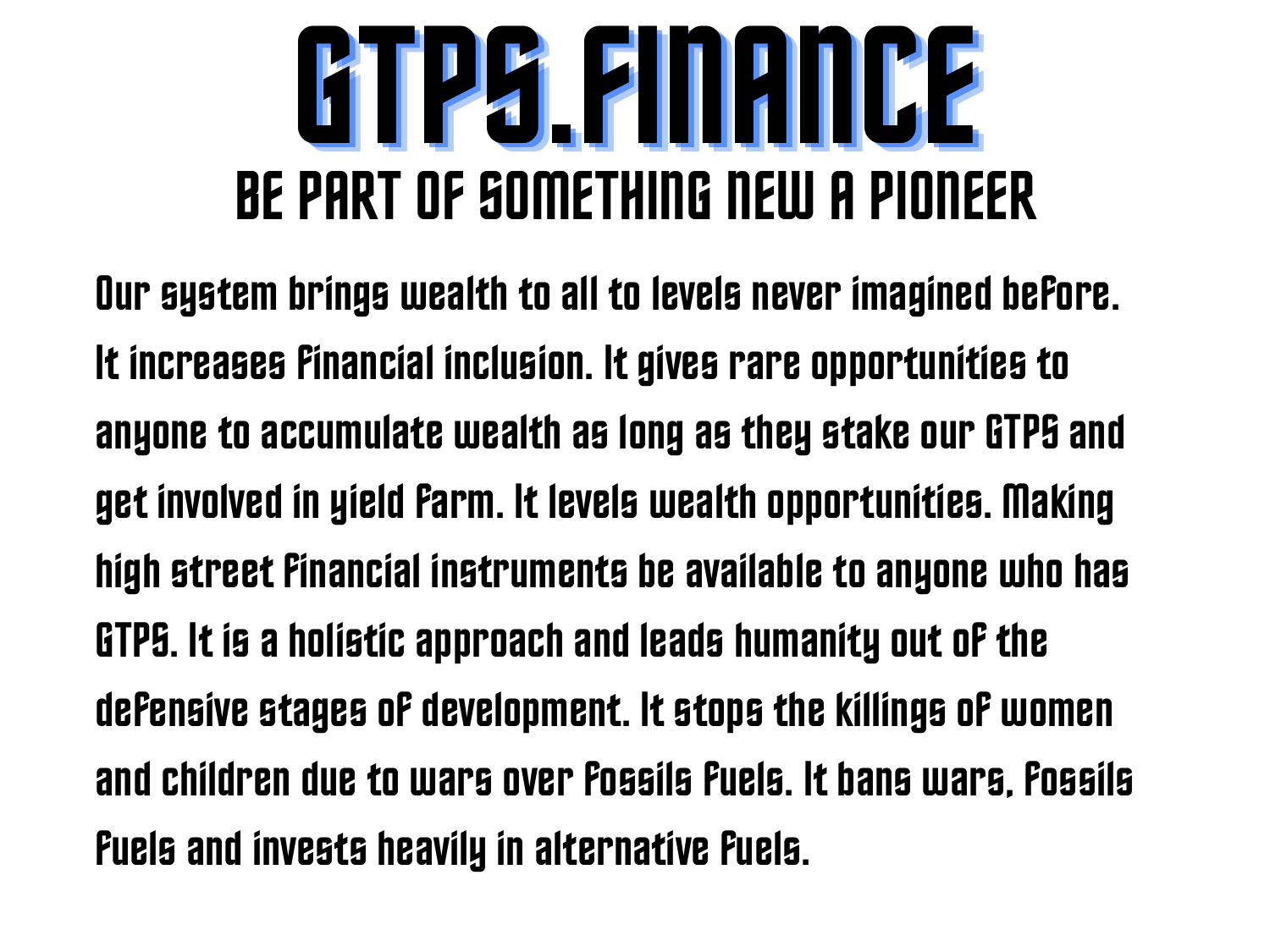## JOINUSBE PARTOF **SOMETHING GREAT**